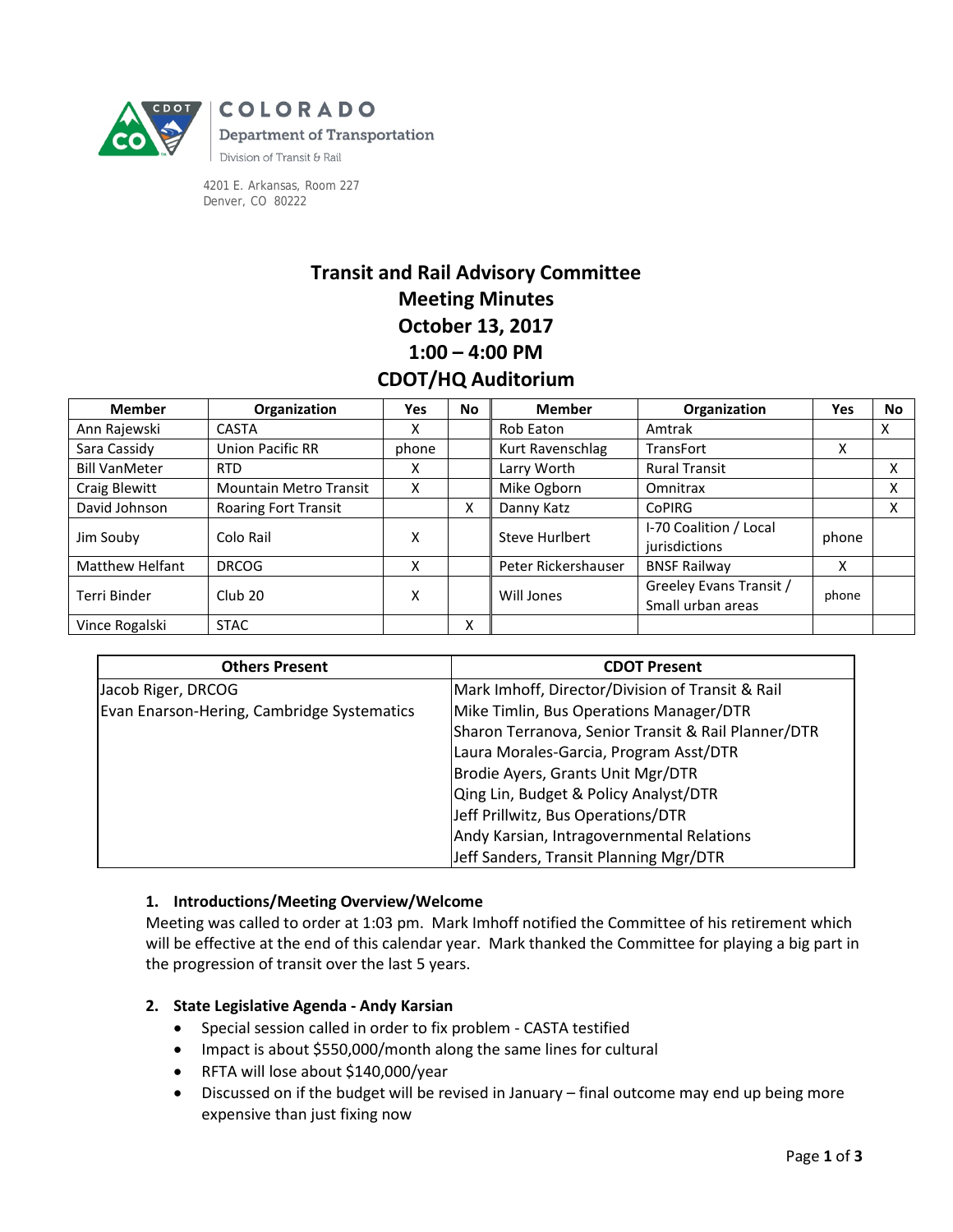## **3. Southwest Chief & Front Range Passenger Rail Commission – Jacob Riger – (attachment)**

- Broken into subcommittees
- A lot of questions around the public
- Are you looking at Legislative funding requests hard to do this with only 4 months and the same Legislature

## **4. Southwest Chief, TIGER Updates – Jim Souby & Pete Rickershauser**

- Colfax County 18.3 TIGER IX applicant / matching funds are coming in up and down the line and the application is due on Monday.
- Renewal of track hope to complete 28 more miles under this grant along with ties in NM and signaling work, performing some rock stabilization, pleased NM is in front of it – so pleased they are involved and believe this will strengthen the application.
- This is the fourth application for the SWC route past projects have been rail replacement projects, with two successful projects, 56 miles yet to be replaced and this will replace half of that. The scrap value from the previous projects will be addressed in this application.
- Match was approved
- There is a TIGER Grant application from CDOT that is highway related
- A certain percentage of the TIGER Grant awards is designated to be awarded to rural areas

## **5. Multimodal Freight Plan update/State Passenger & Freight Rail Plan – Sharon Terranova & Evan Enarson-Hering (attachment)**

- Continue outreach and coordination
- One more meeting with Committee validating with the group
- Will present to STAC on October 22, 2017.
- Working groups joint meeting 11/14/17 targeted review take home plan for review for few weeks
- Joint Project Advisory Committee / developed campaign rollout (Colorado Delivers) open source materials showing how important rail is to Colorado – this is in development right now
- Hoping for TC adoption in February 2018 and will then go to FRA
- To TRAC in January meeting.
- Breathing working living plan larger effort educate the general public

## **6. Hyperloop update – Peter Kozinski**

- Road X next generation / Hyperloop Colorado is on the shortlist as 1 of 10
- Renewed interest in Hyperloop small scale demonstrations, first feasible route is 50 miles long (DIA / Greeley, will then review other segments).
- State of Colorado is being viewed for next generation mobility as it relates to VH1.
- Speculating who has jurisdiction, who covers the funding this will have to be sorted out.
- No certification piece on the freight part of this the high value part of freight is coming into play

## **7. Possible Reprogramming of Annual Transit Funds – Mark Imhoff (attachment)**

- Nothing is final yet, large urban areas still get a fair share
- Shifting of projects makes better use of funds